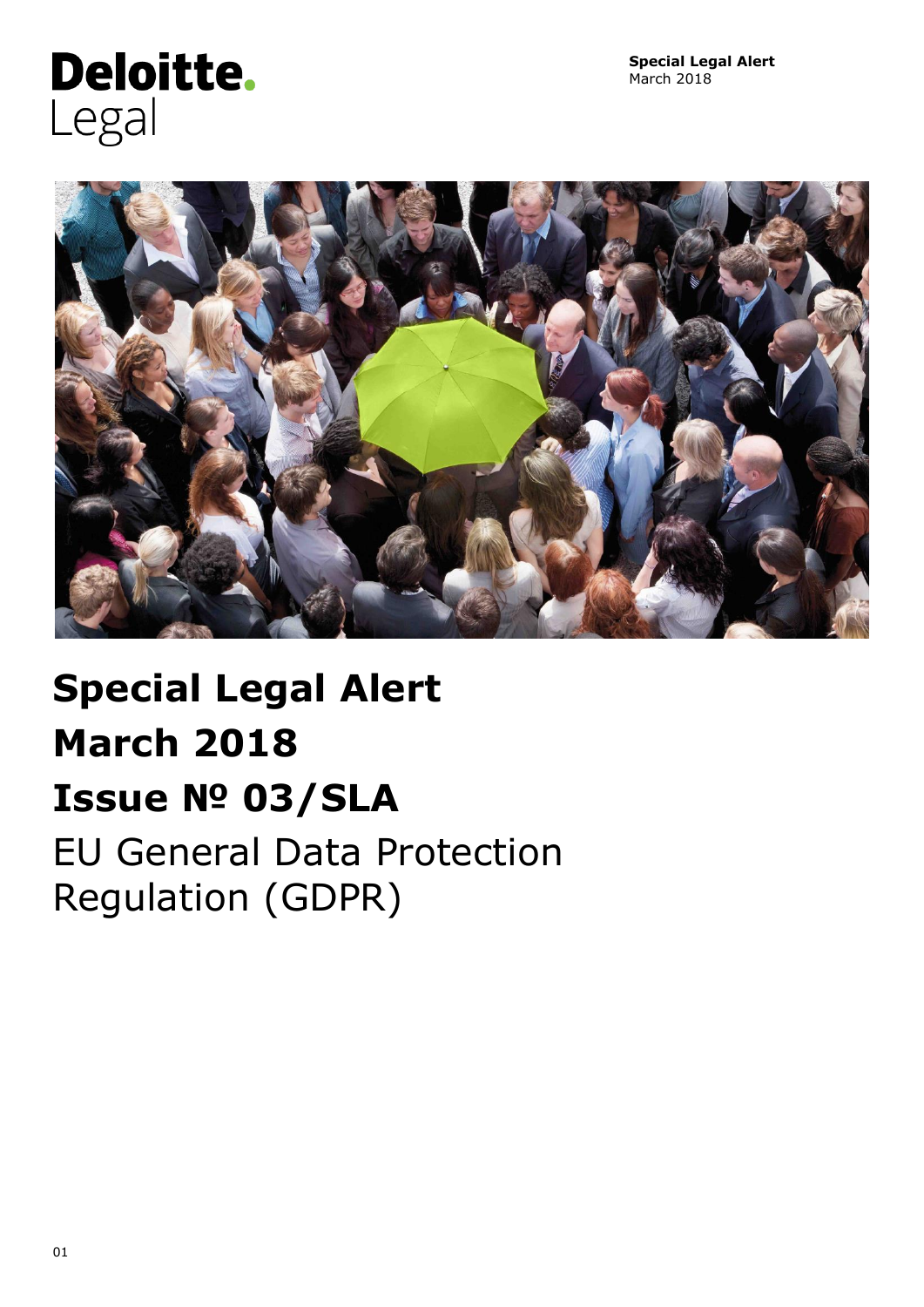#### **Dear friends,**

With the General Data Protection Regulation (Regulation (EU) 2016/679) (the "GDPR" or the "Regulation") coming into effect in May 2018, companies with operations outside of the European Union ("EU") are already beginning to ask how it will affect them.

#### **When might overseas companies be caught by the GDPR?**

Firstly, the Regulation applies to the processing of personal data in the context of the activities of an establishment of a controller or processor<sup>1</sup> in the EU, regardless of whether the processing actually takes place in the EU or not<sup>2</sup>. This is likely to capture, for example, when third country headquarters process the data of employees working for an EU branch, and could include technical processing located outside of the EU.

Secondly, it applies to the processing of personal data of data subjects who are in the EU ("Data Subjects") by a controller or processor not established in the EU where the processing activities relate to:

- 1. offering goods or services to Data Subjects (both paid and free of charge) ("Criterion 1"); or
- 2. monitoring Data Subject behaviour as far as their behaviour takes places in the EU ("Criterion  $2<sup>n</sup>$ )<sup>3</sup>.

#### **Which actions may qualify as "the offering of goods or services" to Data Subjects?**

If a personal data controller/ processor and Data Subject are in different locations, goods and services are likely to be offered electronically.

A key aspect in establishing whether Criterion 1 applies, is **intention** i.e. whether the controller/processor intended to offer the goods/services to a Data Subject. The recitals talk about whether it is "apparent" that the controller/processor envisages offering goods or services to Data Subjects in one or more Member States in the EU. Intention is unlikely to be established, for example, if the website of the controller/processor is merely accessible in the EU**.**

However, Criterion 1 is likely to be met if:

- the company's official website is available in one of the official EU languages, which is not the official language in the company's country of incorporation, and goods/services can be ordered in that language;
- prices for goods/services on the website are in the national currency of an EU country; or
- the website explicitly mentions customers or users who are in the EU.

#### **How is "monitoring behaviour" defined?**

The recitals note that in order to determine whether a processing activity can be considered to monitor behaviour of Data Subjects, it should be ascertained whether natural persons are tracked on the

*In the event of violations, the GDPR stipulates fines even on companies registered outside the EU of up to 4% of the offender's total annual worldwide turnover or Euro 20 million, depending on which is higher*

*<sup>2</sup> Article 3.1 of the GDPR*

ł

*GDPR may have consequences for companies outside of the EU*

<sup>&</sup>lt;sup>1</sup> GDPR define the terms "data controllers" and "data processors." The former are entities (including state bodies) independently *or together with other entities defining the purpose and means of processing personal data; the latter - entities (including state bodies) handling personal data on behalf of controllers*

*<sup>3</sup> Article 3.2 of the GDPR*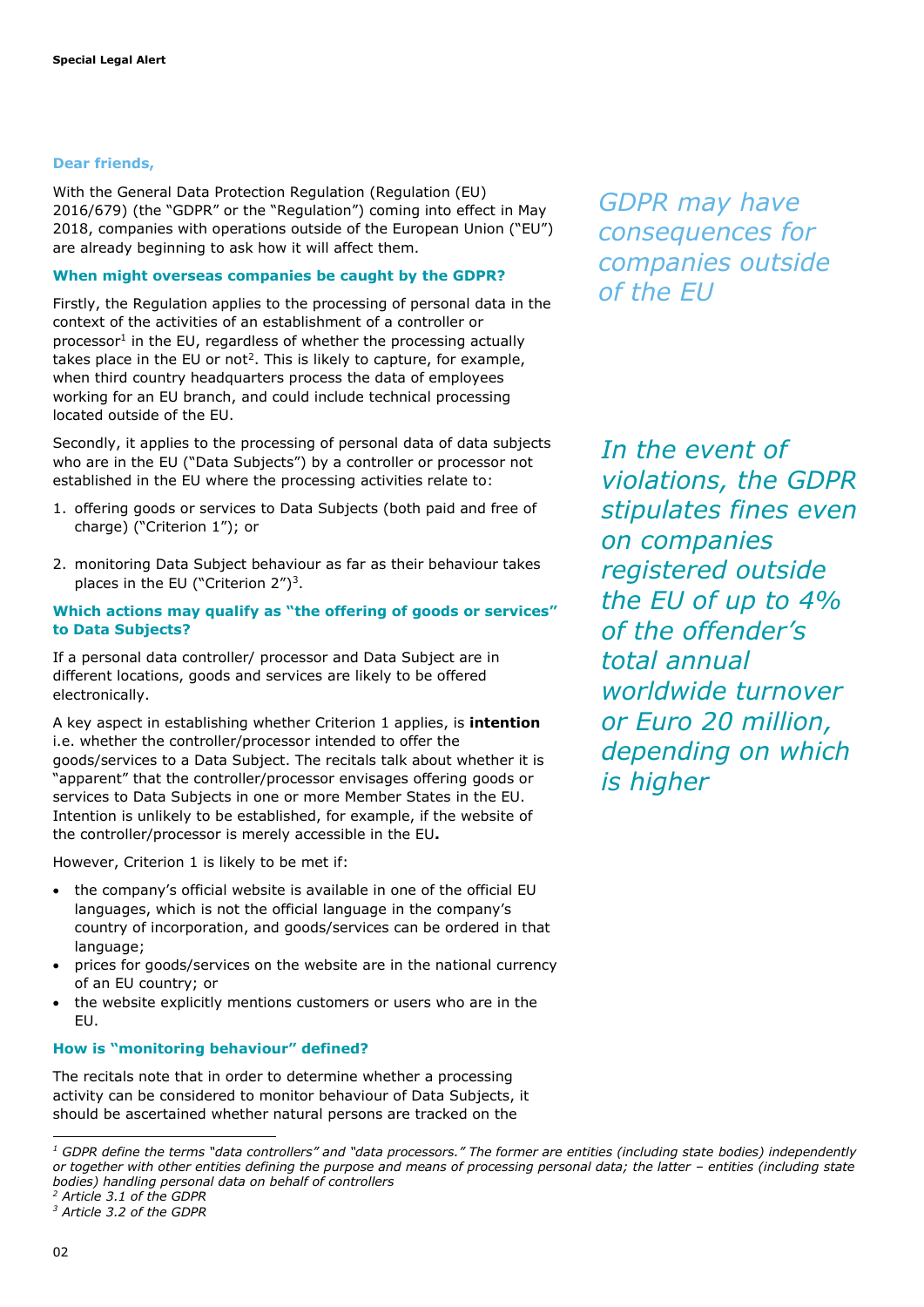internet including potential subsequent use of personal data processing techniques which consist of profiling a natural person, particularly in order to take decisions concerning her or him or for analyzing or predicting her or his personal preferences, behaviours and attitudes.

It is assumed that the following behaviour would be caught:

- $\bullet$  using cookies to track online EU user activity on an official website<sup>4</sup>; and
- collecting data on the IP addresses of users visiting an official website, particularly if combined with other data which, together with the user's IP address, can identify the user.

Again, in light of the recital noted above which introduces an element of positive decision taking, it is clear that an intentional element to the monitoring is required for the GDPR to apply to non-EU businesses. Unintentional collecting without further profiling is unlikely to be caught.

#### **Personal data protection representatives**

In many cases, companies established outside the EU to whom the Regulation applies, will be required to designate a representative in the EU. However, the representative only needs to be established in one of the Member States where the Data Subjects whose personal data are processed in relation to the offering of goods or services to them, or whose behaviour is monitored, are.

#### **Sanctions**

Significant fines of up to 4% of annual worldwide turnover or Euro 20 million, depending on which is higher, can be imposed on companies.

However, despite the significant fines and cross-territorial application of the GDPR, the Regulation does not list specific mechanisms for bringing entities registered outside the EU and violating GDPR rules to account. What is clear is that the enforceability of the GDPR outside of the EU can only operate successfully with international cooperation.

In 2015, Kazakhstan and the EU entered into an Expanded Partnership and Interaction Treaty, pursuant to which the parties are responsible for ensuring a high level of security of personal data through the exchange of experience and practices. <sup>5</sup> Combined with Kazakhstan's accession to the Convention for the Protection of Individuals with regard to the Automatic Processing of Personal Data<sup>6</sup> and an Additional Protocol to it, we would expect these instruments to be able to work together to provide a framework for cooperation between authorities, and ultimately enforcement.

#### **Importance of reviewing compliance programmes**

While the currently in effect Data protection Law in Kazakhstan pursues many of the common GDRP principles for ensuring the protection of personal data, the processes for the latter, are less regulated and defined (in terms of the obligation to appoint a data protection officer,

ł

<sup>4</sup> *EU case law has previously found that information about a user's browsing and internet use can be classified as personal data <sup>5</sup> Article 237 Treaty on Expanded Partnership and Cooperation between the European Union and its Member States, on the one hand, and the Republic of Kazakhstan, on the other (Astana, 21 December 2015)*

*<sup>6</sup> Convention for the Protection of Individuals with regard to the Automatic Processing of Personal Data (Strasbourg, 28 January 1981; CETS # 108)*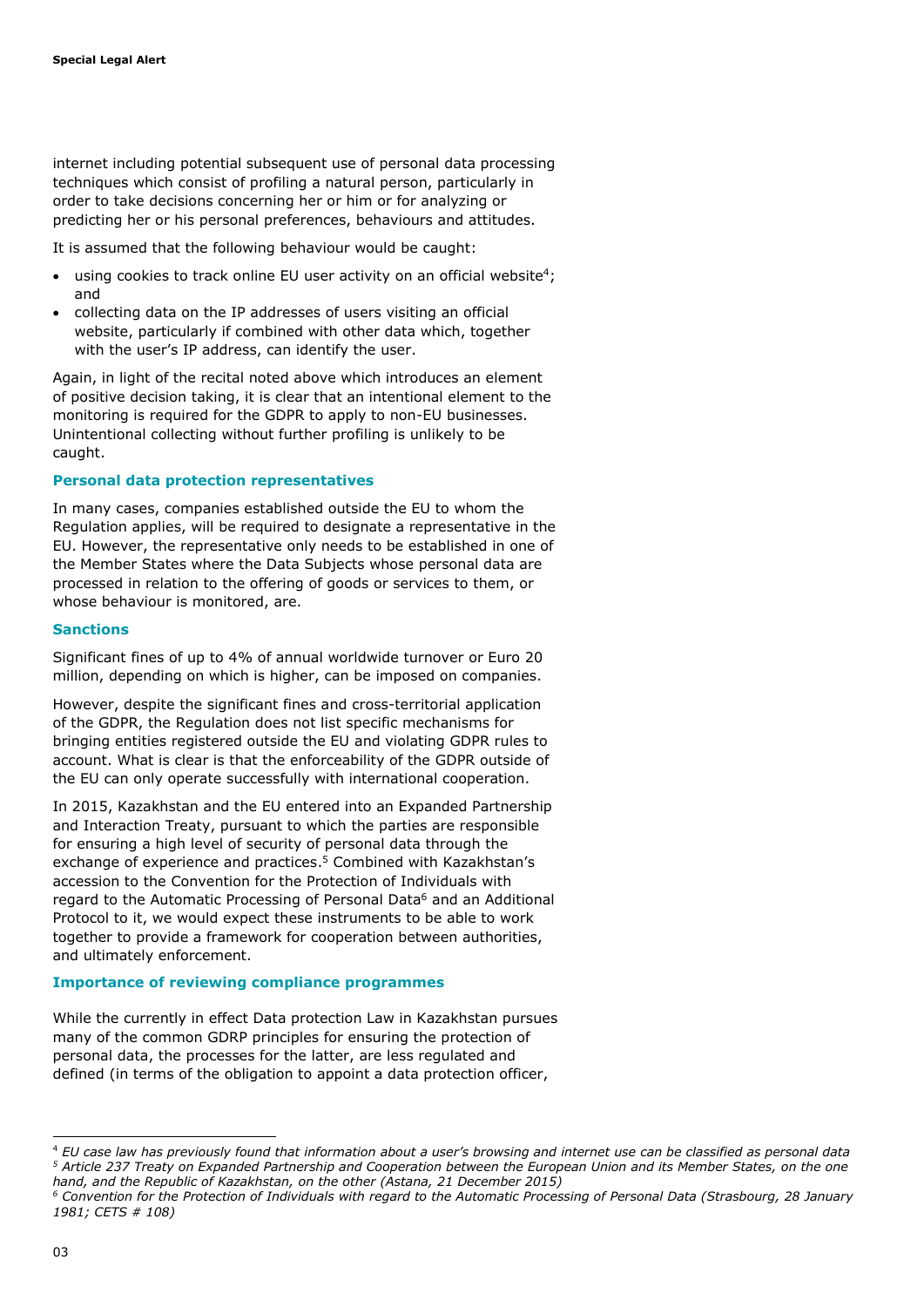anonymizing/encrypting or otherwise protecting data when transferring data (across borders) etc.).

In light of the GDPR, if a firm has any European customers, it would need either to become compliant for its entire user base, or become capable of identifying EU residents within its user base and adhering to GDPR rules for that group only. It will depend on the scale of the mix but it is likely to be expensive and impractical to build and maintain two parallel systems and policies for EU residents and non-EU residents and an incorrect classification could lead to penalties. A GDPRcompliant system, which incorporates local legal requirements, could be the optimal solution. Companies should ensure that the relevant decision makers understand the implications of the GDPR and that all standard agreements and internal policies and procedures that cover data protection issues—including HR policies, IT policies, and any policies affecting individual customers, are reviewed to ensure that they are compliant with both local Data protection law and the GDPR.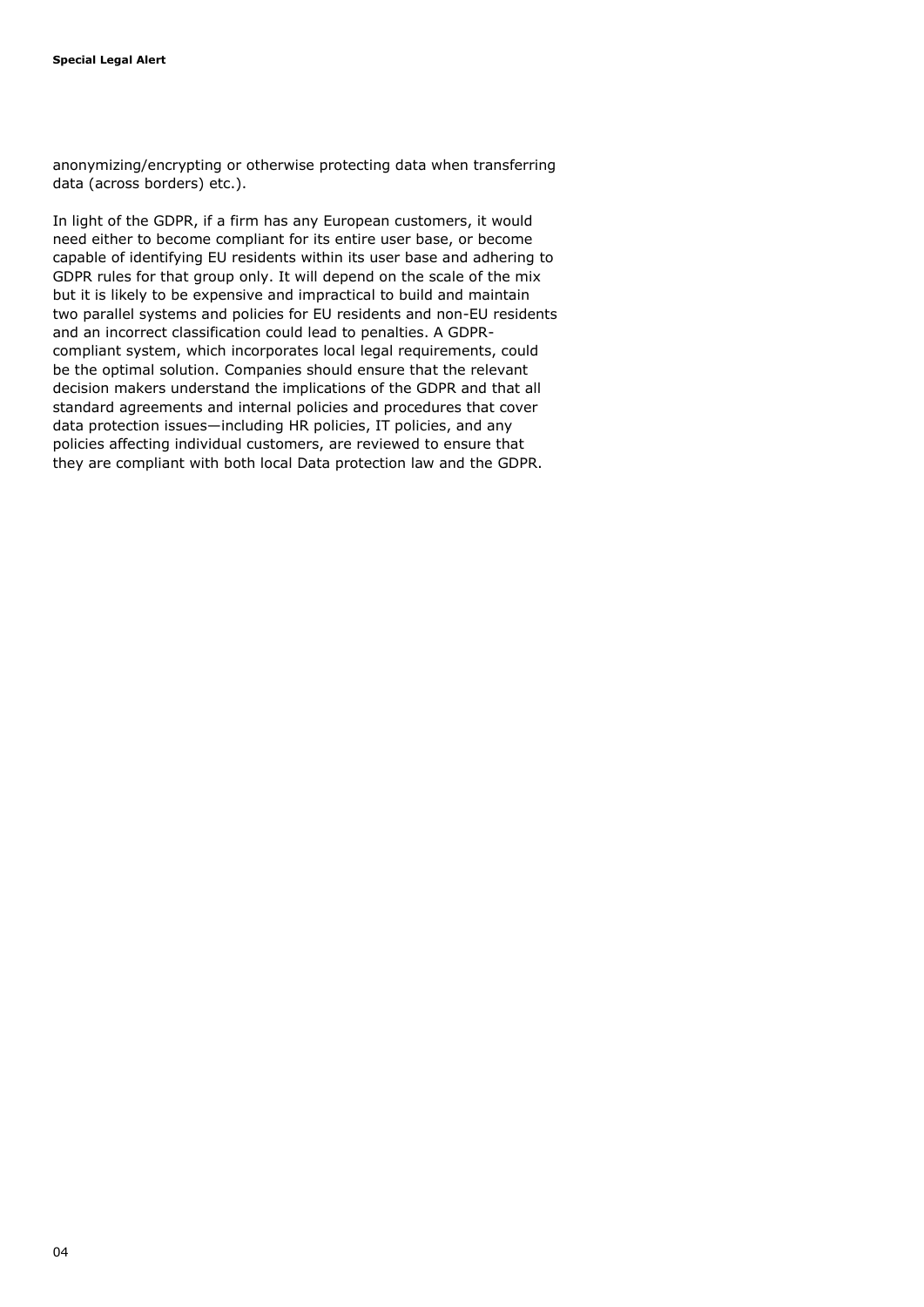applicable law?

#### **Does your company meet personal data security requirements?**

What types of personal data does your company collect? In what jurisdiction are the subjects of personal data?

• Are company documents checked internally and independently for compliance with personal data protection legislation?

- Have employee personal  $\bullet$ data protection roles been clearly defined in your company? Has
- Has a legal analysis of the  $\ddot{\phantom{0}}$ risks related to your company's compliance with GDPR been performed?

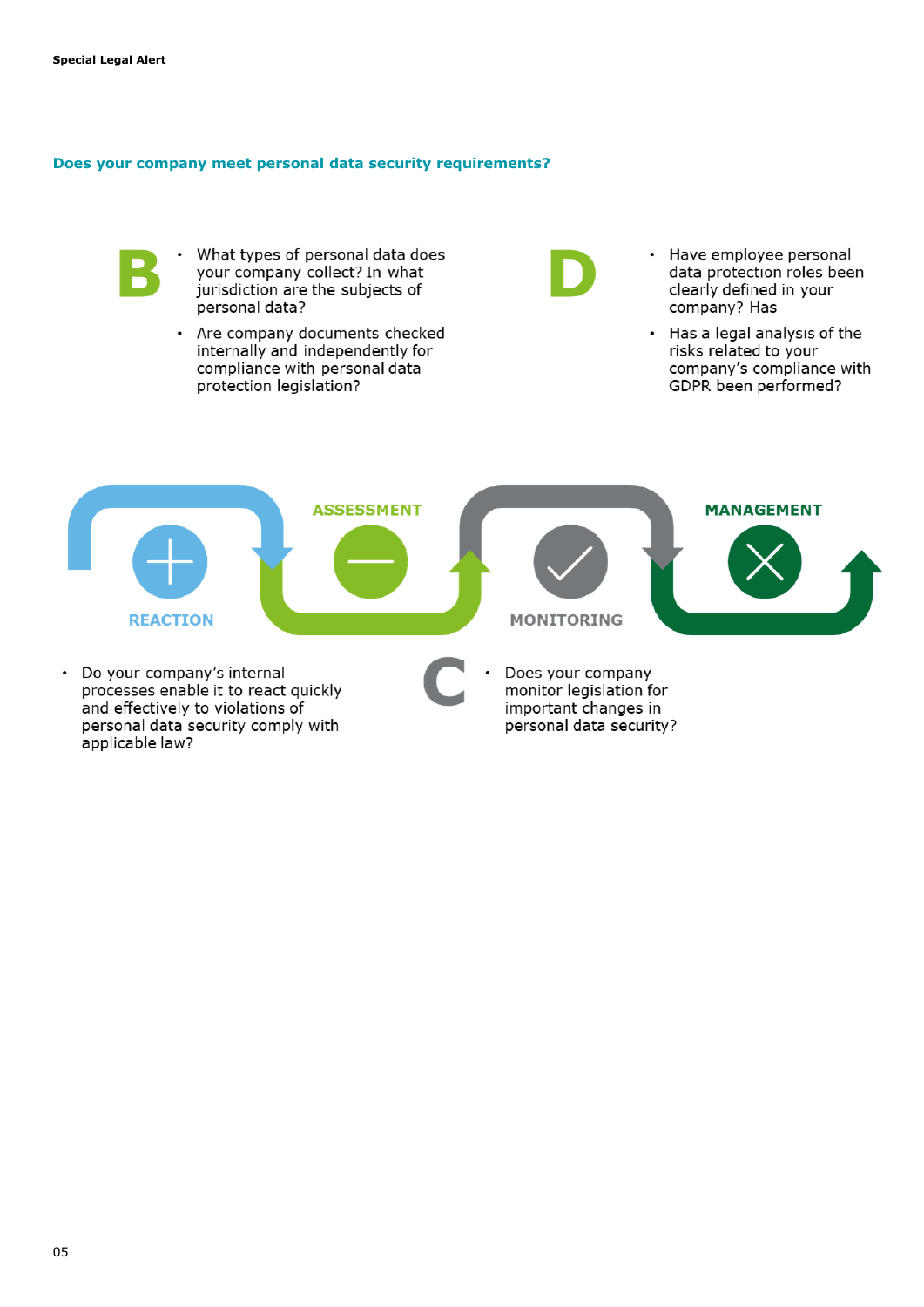## How Deloitte can help

The Deloitte Legal team will be pleased to provide you with more detailed advice on any issues that arise after reading this alert. You can find the contact details of our main team members below.

The Deloitte Legal team members will be pleased to provide you with legal advice on personal data security, including:

Legal overview of the Company's 01 compliance with personal data protection standards

Preparation of a road map to meet  $02<sub>2</sub>$ personal data protection standards

Drafting of legislative compliance 03 policies with respect to personal data protection

Legal consulting on personal data 04 protection issues



 The Special Legal Alert provides an in-depth analysis of the most significant amendments and changes planned to be introduced into legislative acts regulating business across a wide range of sectors. Our main objective is to inform our active and potential clients of the new developments in various areas of law.

- Deloitte is not responsible or liable for the use of the information contained in the Special Legal Alert.
- The information contained in the Special Legal Alert contains comments and conclusions based exclusively on information received from open sources.
- Even though the Special Legal Alert covers topics of a legal nature, it is not a legal conclusion on any of the issues discussed in
- The aim of the Special Legal Alert is to provide information of a general nature. Deloitte does not accept management decisions for anyone having read the Special Legal Alert, and also does not take responsibility for any decisions taken based on the details provided in the Special Legal Alert. Our conclusions are of an exclusively informative nature. Anyone having read the Special Legal Alert will be responsible for any decisions taken to implement or refuse to implement recommendations and advice, if contained in the Special Legal Alert.